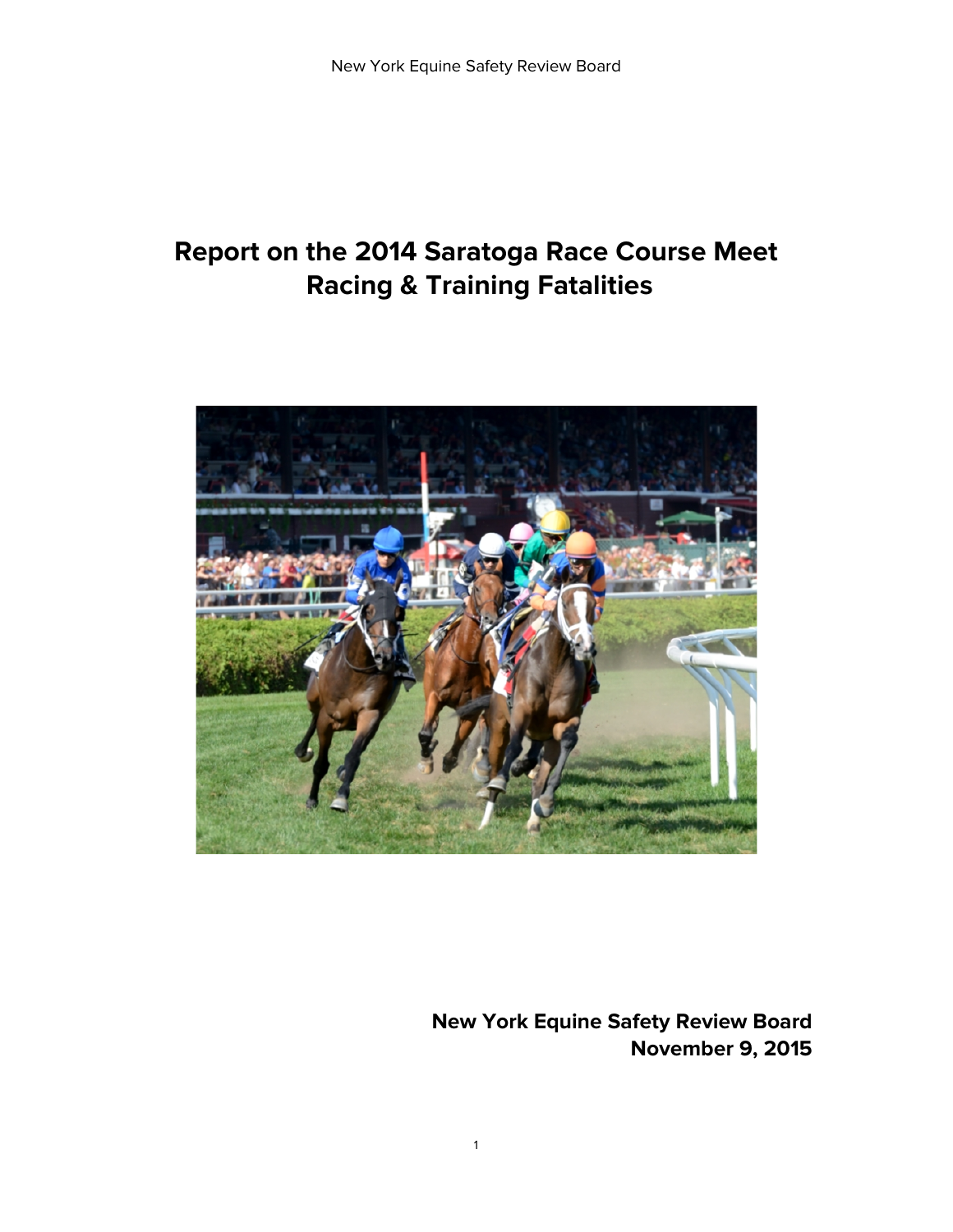# **Table of Contents**

Cover Photo: Scott E. Palmer, VMD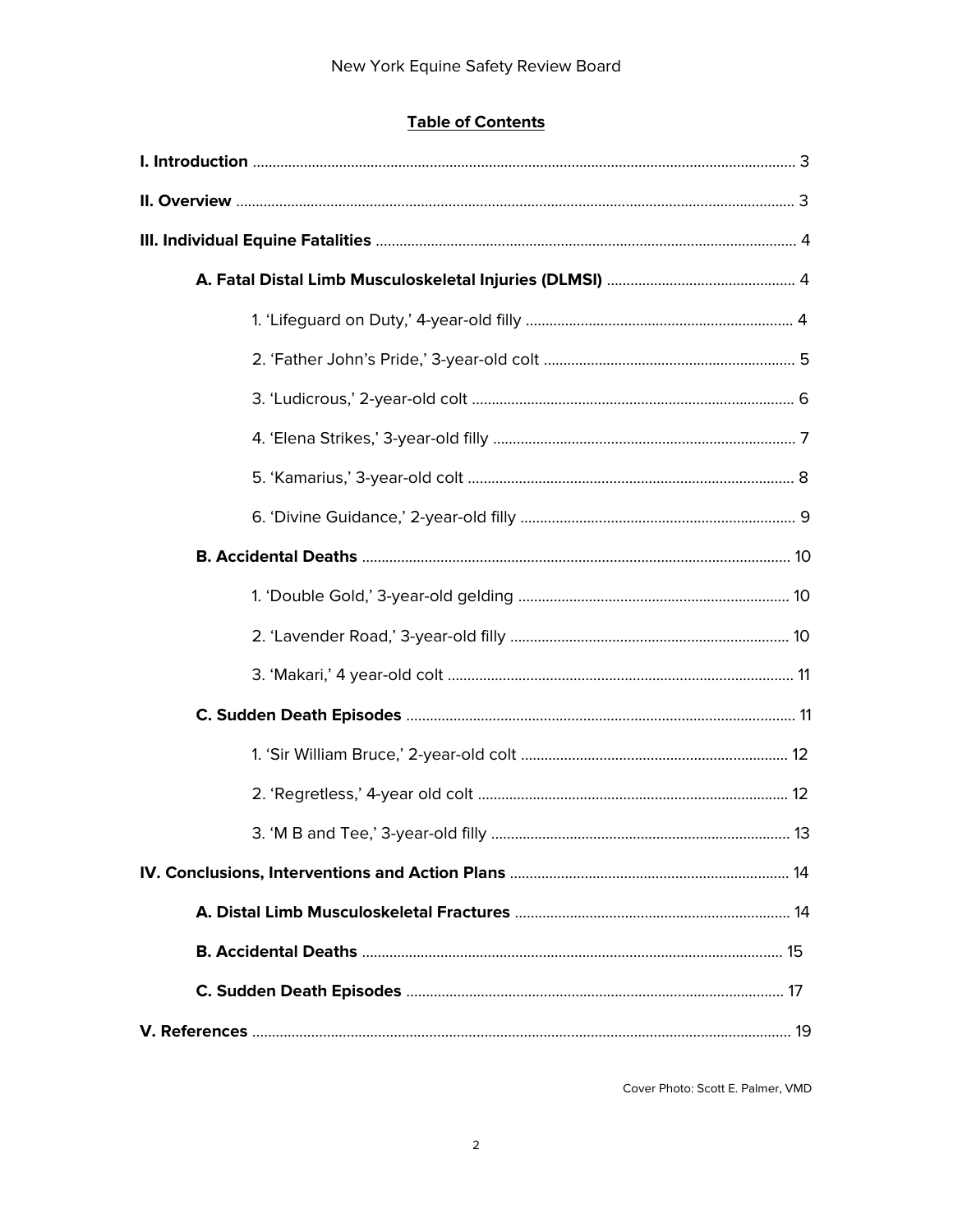## **I. Introduction:**

The purpose of this report is to provide a summary review of the equine fatalities that occurred at NYRA facilities during the 2014 Saratoga race meet in an effort to update the public with regard to the initial Commission findings reported earlier.<sup>[1](#page-0-0)</sup>

The Equine Safety Review Board (ESRB) was created in 2012 following a recommendation by the New York Task Force on Racehorse Health and Safety. $^2$  $^2$ The purpose of the ESRB is to review circumstances that may contribute to equine fatalities and use this information to educate stakeholders and design safety measures to prevent or limit equine fatalities in the future. The membership of the ESRB tasked to review fatalities at NYRA racetracks includes: NYRA Safety Steward Hugh Gallagher; NYRA Vice President of Facilities and Racing Surfaces Glen Kozak; NYRA Chief Examining Veterinarian Anthony Verderosa, DVM; and New York State Gaming Commission Equine Medical Director Scott E. Palmer, VMD, who serves as Chair.

This report is not intended to be an exhaustive public recounting of the detail of individual cases, which would be counterproductive to the core mission of the program. This review board is not an adjudicatory body. Rather the ESRB is focused upon education and development of best practices. The ESRB protocols and procedures are continually evolving in response to the challenges and opportunities of the mission.

#### **II. Overview:**

According to [The Jockey Club's Equine Injury Database,](http://www.jockeyclub.com/default.asp?section=Advocacy&area=10) the national average for North American Thoroughbred racing fatalities in 2014 was 1.89/1,000 starts. The 2014 Saratoga racing fatality rate was 1.2/1,000 starts, which is well below the national average.

Although The Jockey Club does not chart training or non-racing equine fatalities, the New York State Gaming Commission records all equine incidents, injuries and fatalities at New York race tracks in the interest of transparency and as an effort to provide the most inclusive database possible to identify problem areas and to evaluate interventions designed to reduce injuries of all types in the future.

There were approximately 2,427 horses stabled in the Saratoga Barn areas during the 2014 Saratoga Race Course Meet. There were 3,289 starts during this 40-day meet. There were a total of 12 equine fatalities, which may be placed into three general categories:

- Three racing and three training musculoskeletal fractures of the distal limb
- One racing, one training and one non-racing accidental deaths due to falls

<span id="page-2-0"></span><sup>&</sup>lt;sup>1</sup> Statement from NYS Equine Medical Director Scott E. Palmer, VMD regarding the increased number of equine fatalities at the 2014 Saratoga Meet (August 29, 2014)[, https://www.gaming.ny.gov/pdf/08.29.14.EMDStatementReSaratoga.pdf](https://www.gaming.ny.gov/pdf/08.29.14.EMDStatementReSaratoga.pdf) <sup>2</sup> Official Report – Investigation of Equine Fatalities at Aqueduct 2011-2012 Fall/Winter Meet. <http://www.governor.ny.gov/sites/governor.ny.gov/files/archive/assets/documents/Report.pdf>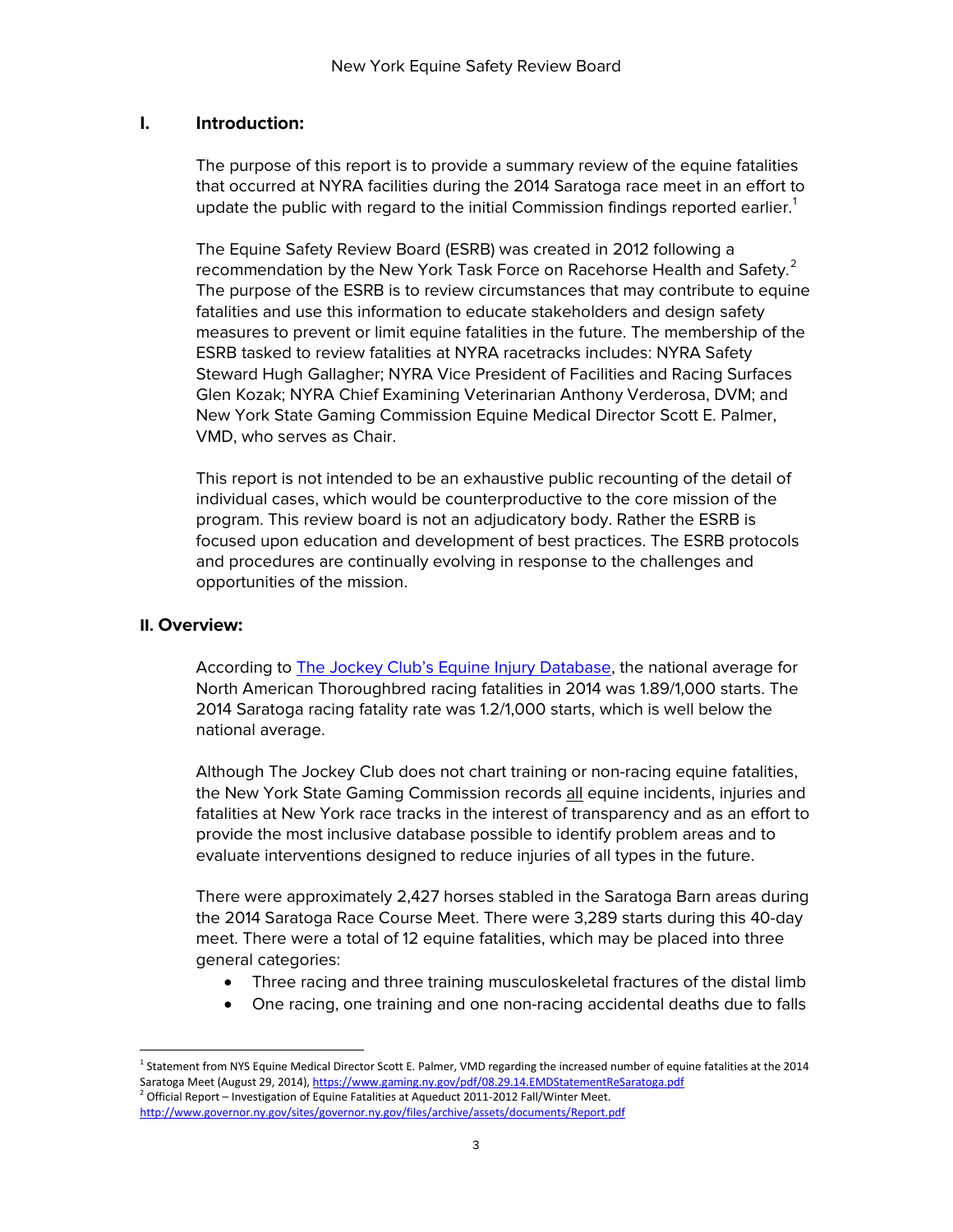• Three sudden death (presumed cardiac) episodes

The racing fractures included one carpal slab fracture and two biaxial proximal sesamoid bone fractures. The training fractures included one biaxial proximal sesamoid bone fracture, one mid-shaft cannon bone fracture and one horse with both a condylar and a proximal sesamoid bone fracture. Two horses experienced traumatic falls that resulted in cervical fractures. One of these horses was being led in-hand from the racetrack to the paddock. Within a few steps of leaving the racetrack and entering the horse path, she unexpectedly reared up, fell over the fence at the gap and fractured the third cervical vertebrae. The other cervical fracture occurred during a pitch rotation fall over a steeplechase fence. The third accident occurred when a horse unseated its rider and ran loose on the racetrack during training hours. This horse fell over the outside rail while leaving the racetrack at a gallop and sustained a lumbar fracture. All three sudden death episodes occurred near the finish of the race or as the horses were galloping out after the race or returning to the unsaddling area in front of the grandstand.

## **III. Individual Equine Fatalities:**

## **A. Fatal Distal Limb Musculoskeletal Injuries (DLMSI):**

**1. 'Lifeguard on Duty,' 4-year-old filly, trained by Anthony Dutrow**:

**Incident**: On July 24, 2014, 'Lifeguard on Duty' sustained a fracture of her right front fetlock at the 3/8 pole during a morning training workout. The track condition at that time was rated as fast. She was pulled up by the exercise rider and ambulanced back to the barn where x-rays revealed biaxial proximal sesamoid bone fractures. Humane euthanasia was performed by Luis Castro, DVM, due to the degree of injury and a poor prognosis for treatment.

**Medication**: A review of the medical records indicated that the left and right front fetlock joints were injected with methylprednisolone acetate on July 18, 2014 (see below). She was treated with furosemide prior the breeze on July 24, 2015. Following her injury, she was treated with analgesic medication prior to humane euthanasia.

**Background**: 'Lifeguard on Duty' did not race as a 2-year-old. She raced three times as a 3-year-old (September 22, 2013; October 21, 2013 and October 30, 2013). There was a 7-month gap between the October 30, 2013 race and her next breeze on May 29, 2014. Dutrow indicated that this filly showed promise on the turf early in her career. The owner wanted to race her in New York and elected not to send her to Florida to train for the winter months. For that reason she was rested during the winter and was returned to training with a plan to race on the turf in New York in the spring. There is no evidence that this break in training had anything to do with her soundness.

She breezed four furlongs on July 14, 2014. On July 16, 2014 radiographs were obtained of both front fetlocks. A small chip fracture was found in the left front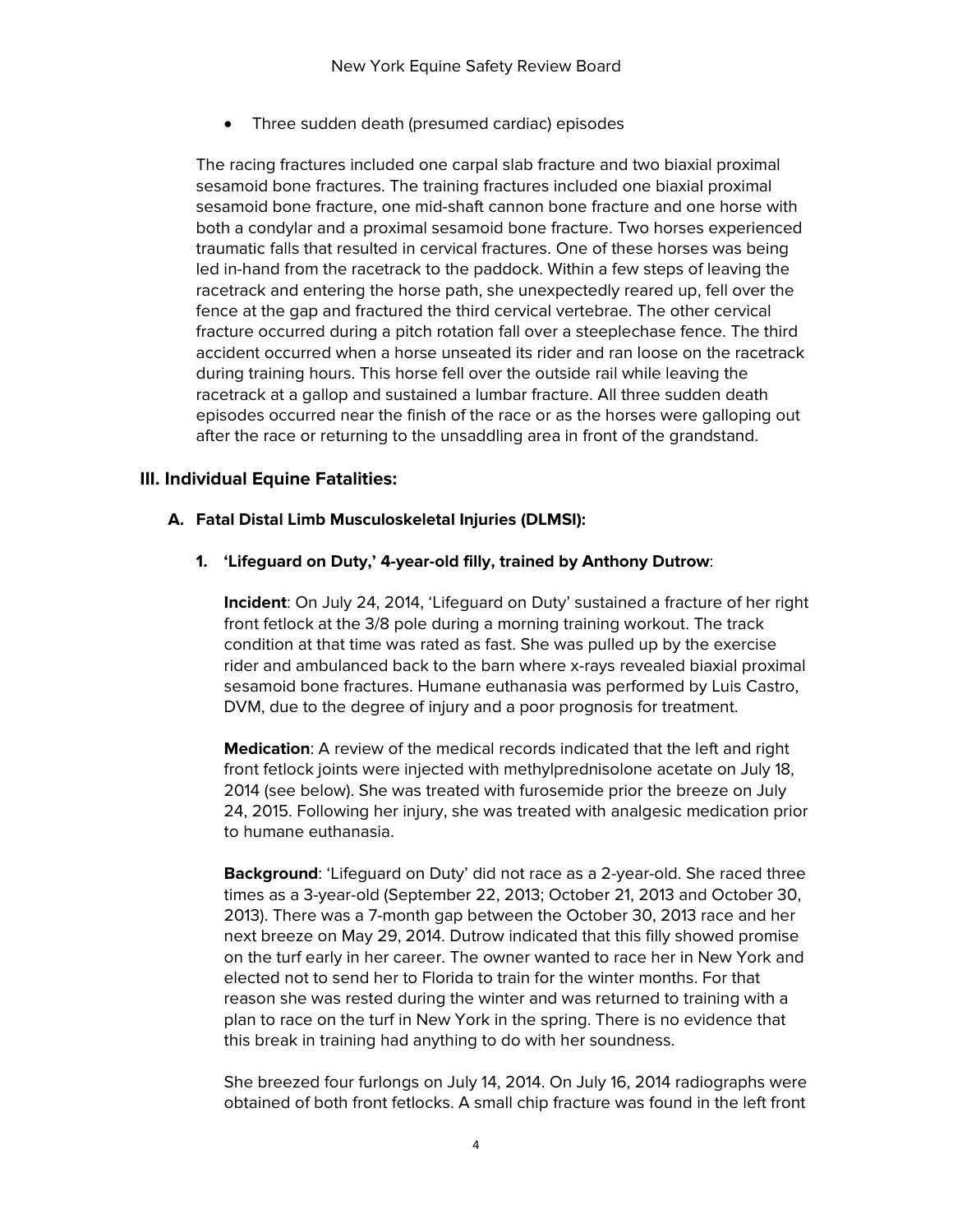fetlock. No abnormalities were found in the right front fetlock. Based upon a recommendation from a veterinary surgeon, both front fetlocks were injected with methylprednisolone acetate and hyaluronic acid on July 18, 2014. Depending upon their size, location within the joint and degree of chronicity, small fetlock chip fractures may be appropriately managed with conservative medical therapy to reduce inflammation and improve joint health rather than elective surgical intervention, as was the case with this filly.

**Necropsy**: A necropsy was not performed on this filly nor was a blood sample obtained for testing.<sup>[3](#page-2-0)</sup>

**Interview**: Dutrow stated that he asked his veterinarian to radiograph this filly's front fetlocks because he was concerned about the way that she came out of her breeze on July 14. His veterinarians advised him to treat the fetlocks conservatively with medication (see above) and she responded well to that treatment. He indicated that there were no signs of soreness or lameness prior to the workout in which she was injured.

## **2. 'Father John's Pride,' 3-year-old colt, trained by Ed Kenneally:**

**Incident**: On July 28, 2014, 'Father John's Pride' sustained a fracture of his left front fetlock at the 5/16 pole during a 5 1/2 furlong allowance race on the Saratoga main track. The track condition at that time was rated as sloppy. 'Father John's Pride' was pulled up by the jockey, Irad Ortiz Jr., and the left front leg was placed in a splint. 'Father John's Pride' was ambulanced off the racetrack. Radiographs of the left front fetlock revealed a biaxial proximal sesamoid fracture. Because of the extensive nature of the injuries and the poor prognosis for treatment, Dr. Verderosa performed humane euthanasia.

**Medication**: 'Father John's Pride' was treated with Flunixin, vitamin C and oral electrolytes the day before the race. Furosemide was administered on race day. No intra-articular corticosteroid injections were performed on this horse prior to the race. Blood tests indicated no overages of therapeutic medications or the presence of prohibited substances.

**Background**: 'Father John's Pride' was in regular training for 10 months leading up to the incident race. He raced twice as a 2-year-old and three times as a 3-year-old before the incident race on July 28, 2014. He raced in allowance company in his last two races. No signs of soreness or lameness were detected at the time of the pre-race examination on race day.

**Necropsy**: Necropsy of this horse confirmed biaxial proximal sesamoid bone fractures in the left forelimb as well as subchondral bone sclerosis in the medial condyles of the left and right third metacarpal bones. The fractured sesamoid bones had a continuous sclerotic bone bridge from the articular to

<span id="page-4-0"></span><sup>&</sup>lt;sup>3</sup> At the time of this incident, only NYRA racing fatalities and other fatalities of uncertain cause of death were sampled for blood testing at the New York Drug Testing and Research Laboratory and sent to Cornell for a postmortem examination.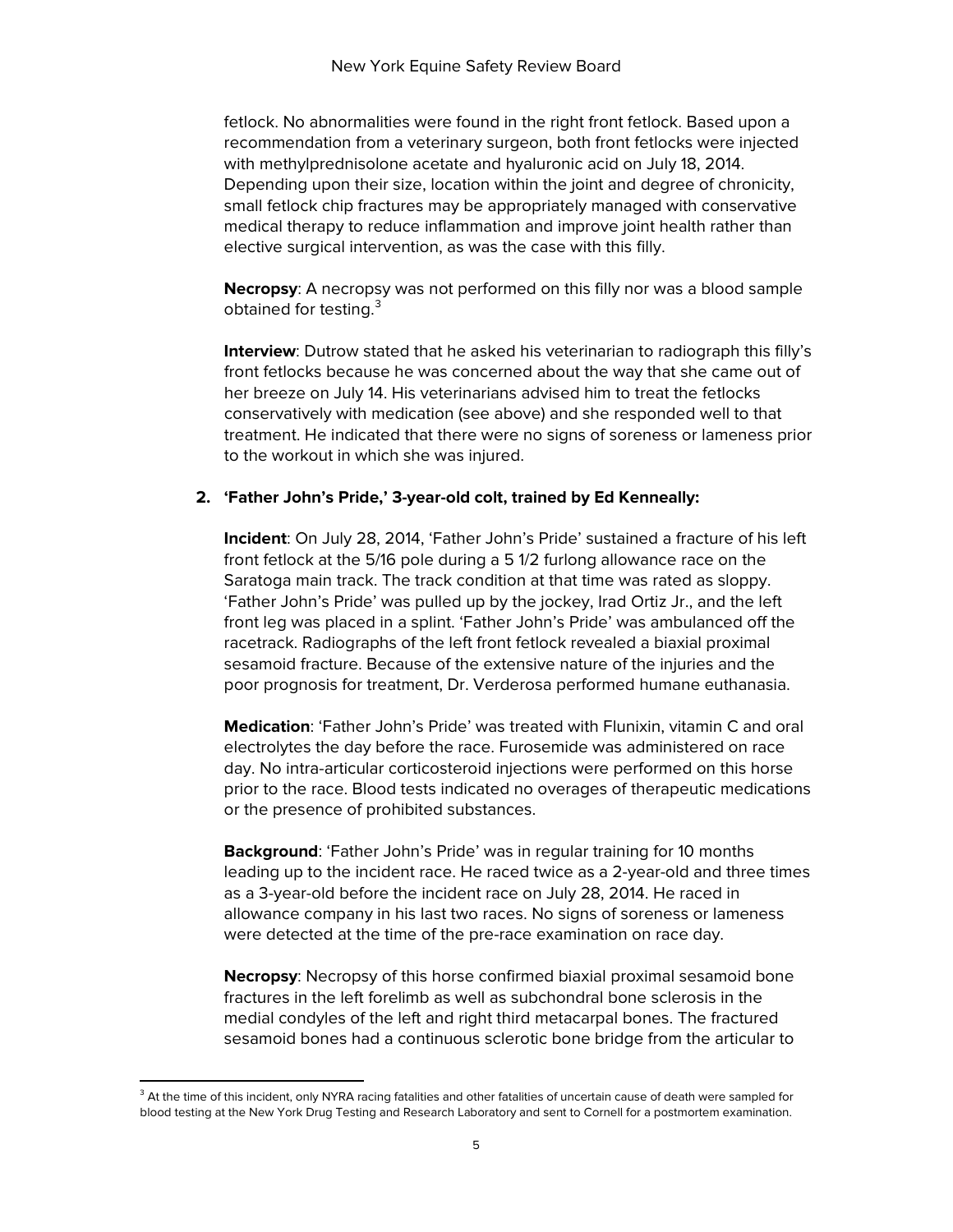the palmar surface. This type of bone remodeling has been associated with proximal sesamoid bone fractures, but is not detectable with conventional diagnostic tests (e.g. radiography).

**Interview**: Kenneally felt that 'Father John's Pride' was sound going into this race. He noted that the track was muddy and believed that may have had something to do with the fracture. Kenneally's comments reflect a commonlyheld subjective opinion that a muddy racetrack puts horses at increased risk of injury. However, two independent New York research studies conducted in 1986 and 1991 indicated that race track condition has no influence on the [i](#page-18-0)ncidence of fractures or soft tissue injuries.<sup>i [ii](#page-18-1)</sup>

#### **3. 'Ludicrous,' 2-year-old colt trained by Chad Brown**:

**Incident**: On August 23, 2014, 'Ludicrous' sustained a fracture of his right front leg at the 1/16 pole during a six-furlong maiden race on the Saratoga main track. The track condition was rated as good. He was pulled up by the jockey, Irad Ortiz, Jr., who dismounted immediately. Sarah Hinchliffe, DVM examined him on the track and performed humane euthanasia because of the severe nature of the injury and a poor prognosis for recovery.

**Medication**: No intra-articular corticosteroid injections were performed on this horse within 30 days of this race. Dr. Castro administered phenylbutazone 48 hours prior to the race and electrolytes and flunixin 24 hours before the race. Furosemide was administered on race day. Blood tests indicated no overages of therapeutic medications or the presence of prohibited substances, other than pentobarbital and phenytoin, drugs that were used to perform humane euthanasia.

**Background**: Brown purchased this colt at a 2-year-old in training sale two months prior to the incident race. 'Ludicrous' had only five recorded works prior to his purchase by Mr. Robert LePenta at the sale. The injury occurred in his first race in the United States. No signs of soreness or lameness were detected at the time of the pre-race examination on race day.

**Necropsy**: Necropsy revealed a biaxial proximal sesamoid bone fracture of the right forelimb. There was also rupture of the medial branch of the suspensory ligament, the medial collateral ligament and the joint capsule. The proximal sesamoid bones in the opposite forelimb were diffusely sclerotic, a finding that has been implicated as a predisposing factor for proximal sesamoid bone fractures. The advanced degree of sclerosis in the proximal sesamoid bones of this horse is inconsistent with only 12 weeks of training. The degree of sclerosis found in the proximal sesamoid bones of this horse suggests that he may have had a number of undocumented $4$  works leading up to the sale.

<span id="page-5-0"></span><sup>&</sup>lt;sup>4</sup> The fact that this colt likely had undocumented workouts while training in Europe does not indicate an inappropriate practice as there is no requirement for European trainers to report timed workouts to The Jockey Club.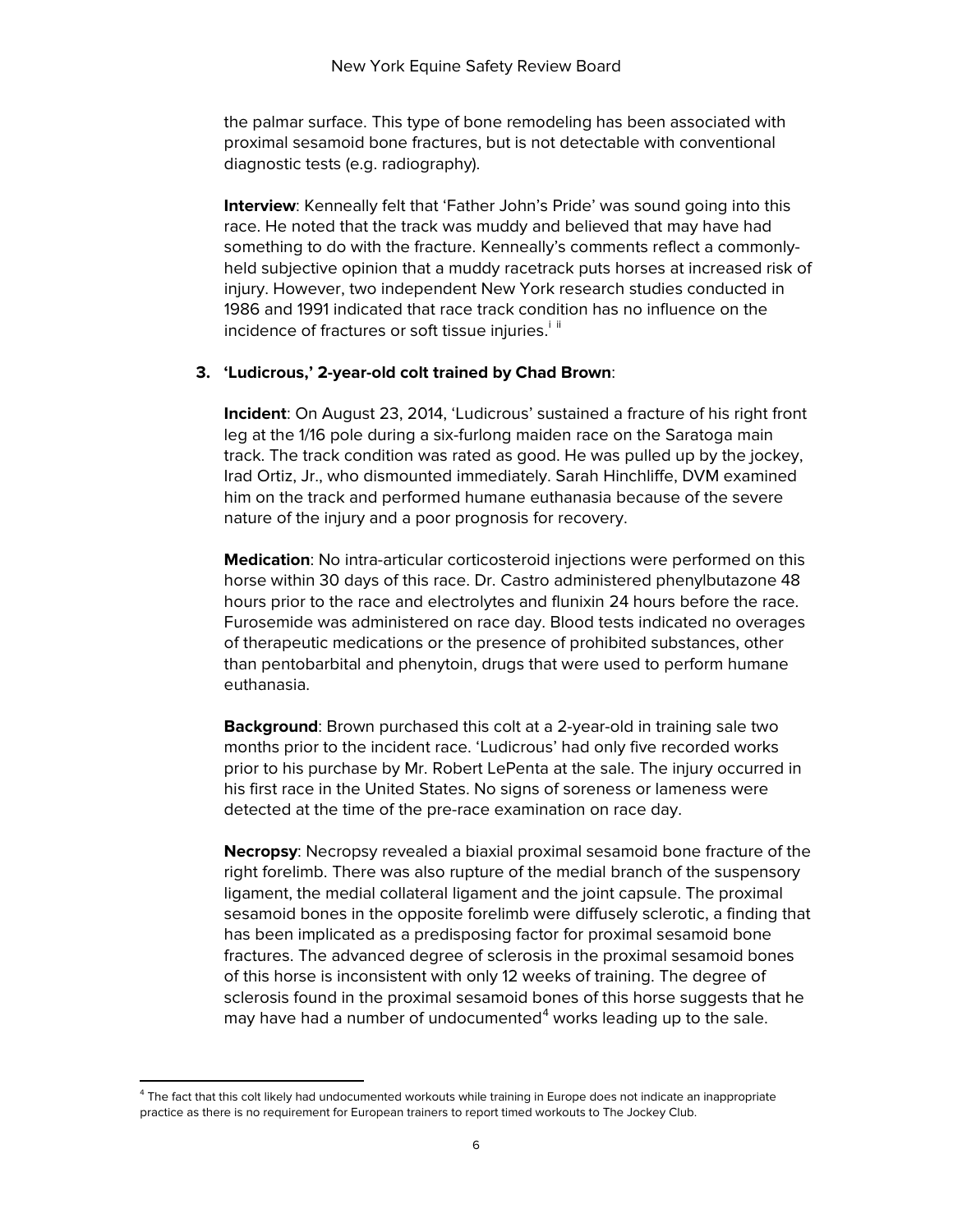**Interview**: Brown indicated that he had been training this horse for only two months and this was his first race. He had no indication of any soundness concerns leading up to this race.

#### **4. 'Elena Strikes,' 3-year-old filly trained by Todd Pletcher:**

**Incident**: On August 23, 2014, 'Elena Strikes' was training during a routine morning workout on the Belmont Park<sup>[5](#page-5-0)</sup> training track when she sustained a fracture of the left front leg at the 5/8 pole. The track condition was rated as good. Subsequent to an examination by Keith Bogatch, DVM, humane euthanasia was performed due to the extensive nature of the injury and a poor prognosis for successful treatment.

**Medication**: No medication (including furosemide) was given to this filly within a week prior to this training workout. No intra-articular corticosteroid injections were performed on this horse within 30 days of this workout.

**Background**: 'Elena Strikes' raced three times as a 2-year-old and five times as a 3-year old prior to the incident race, all on the dirt. She raced in high quality races throughout her career. In her last start on July 30, 2014 she raced on the turf for the first time. She was bumped at the start, was carried wide, but finished fifth. The incident breeze on August 23 was her first timed workout since the race on July 30.

**Necropsy**: Necropsy revealed a comminuted fracture of the left third metacarpal bone. There was evidence of sclerosis in the distal epiphysis of the left third metacarpal bone. There were chronic marginal chip fractures found in the left carpus as well. There was subchondral bone collapse and necrosis in the epiphysis of the right third metacarpal bone. Although these bone changes in the distal (bottom) portion of third metacarpal bones have been associated with condylar fractures, they do not predispose to fractures of the diaphysis (mid-shaft) of the third metacarpal bone, as was the case with 'Elena Strikes.' There was no evidence of pre-existing stress fractures in the diaphysis of this bone where the fractures occurred. Nor was there evidence of stress fractures in the opposite forelimb.

**Interview**: Pletcher indicated that he thought this filly was fine leading up to the workout. As a matter of stable routine, Pletcher or his assistant jogs all of his horses for soundness before they go out to the track to train. Pletcher said he received a report from his assistant trainer at Belmont Park, Byron Hughes, that the surface of the training track was deep and not holding together well as horses traveled over it that morning. Regardless, neither Pletcher nor other trainers declined to train over that surface.

## **5. 'Kamarius,' 2-year-old colt trained by Todd Pletcher:**

<span id="page-6-0"></span><sup>&</sup>lt;sup>5</sup> Although 'Elena Strikes' was not injured at the Saratoga racetrack, she is included in this report because she was training at Belmont Park in preparation to race at Saratoga.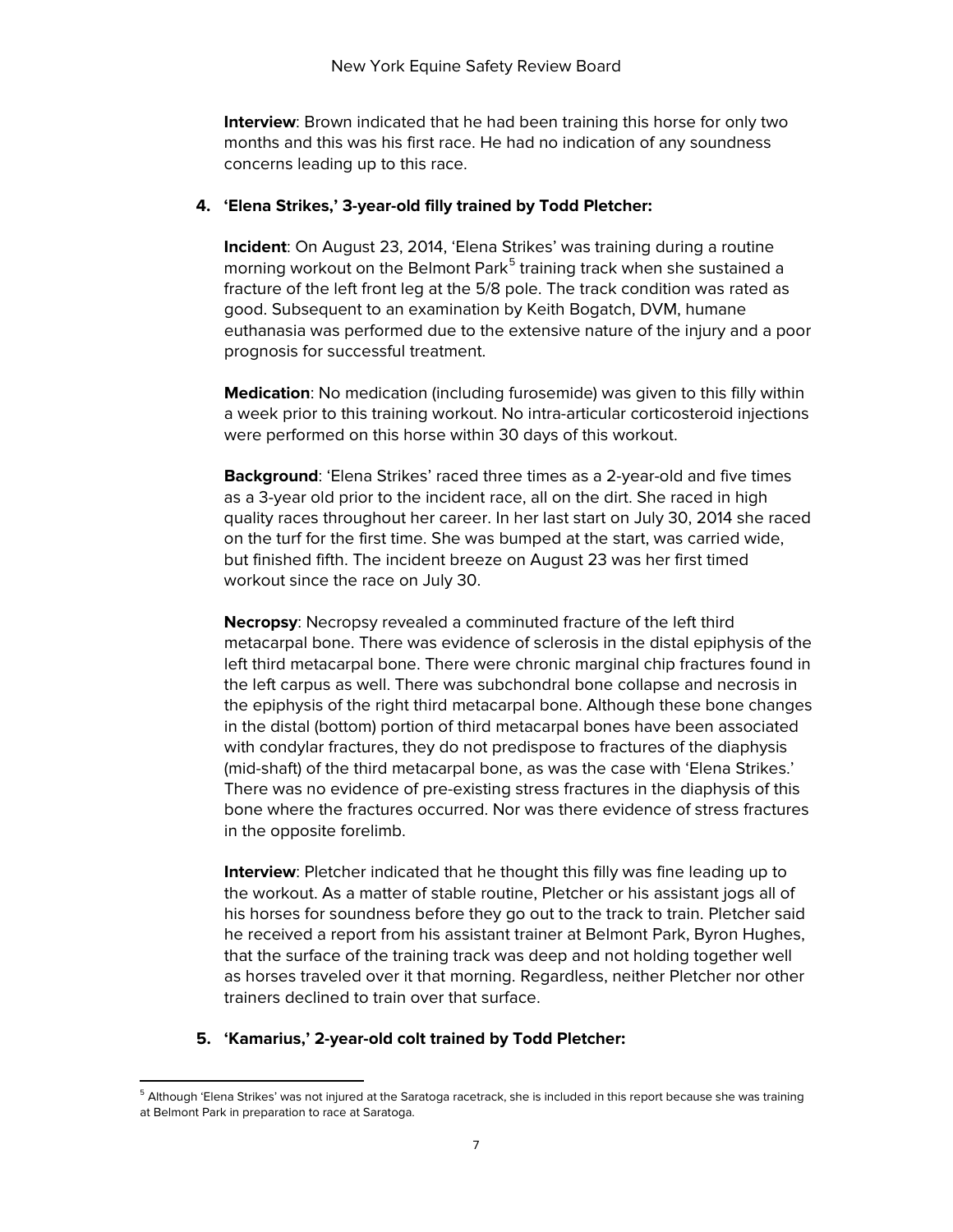**Incident**: On August 23, 2014, 'Kamarius' sustained a comminuted cannon bone and proximal sesamoid bone fracture of the right forelimb following completion of a four-furlong breeze on the Oklahoma training track. The track condition at that time was rated as good. The injured limb was splinted and 'Kamarius' was removed from the track in an ambulance. 'Kamarius' was examined by Bill Yarborough, DVM and humanely euthanized because of the severe nature of the injury and a poor prognosis for recovery.

**Medication**: No intra-articular corticosteroid injections were performed on this horse within 30 days of this workout. Furosemide was administered prior to a breeze on August 8, 2014 and again prior to her breeze on August 23, 2014. No other medications were administered within eight days of this workout.

**Background**: 'Kamarius' won a maiden special weight race on July 19, 2014 on the turf at Saratoga with a very strong finish, then breezed routinely (three times) prior to the incident work on August 23. This horse had been in training for a total of five months prior to the incident workout. A review of the medical records provided by Dr. Yarborough indicated that inflammation was diagnosed in the left front fetlock on August 2 following the breeze on August 1 and was treated with systemic anti-inflammatory medication (phenylbutazone and naquasone). There was no indication of lameness in the right front fetlock prior to the incident.

**Necropsy**: A necropsy was not performed on this filly nor was a blood sample obtained for testing. [6](#page-6-0)

**Interview**: The assistant trainer, Tristen Barry, reported that 'Kamarius' had run twice in his career and was training for a stakes race when this injury occurred.

#### **6. 'Divine Guidance,' 2-year-old filly trained by Rodrigo Ubillo**:

**Incident**: On August 27, 2014, 'Divine Guidance' sustained a carpal fracture during a maiden race of five and one-half furlongs on a firm turf course. She finished the race but was pulled up after the wire by jockey W.A. Garcia with lameness of the right forelimb. She was ambulanced to the barn and examined by James Hunt, DVM. Radiographs of the right carpus revealed a comminuted (many pieces) sagittal fracture of the right radial carpal bone and a large chip fracture of the proximal border of the third carpal bone. Because of the poor prognosis associated with this type of fracture, humane euthanasia was performed by Dr. Hunt.

**Medication**: Dr. Hunt administered phenylbutazone, polysulfated glycosaminoglycan and hyaluronic Acid 48 hours before the race and flunixin 24 hours prior to the race. No furosemide was administered to this filly on race

<span id="page-7-0"></span> $^6$  At the time of this incident, only NYRA racing fatalities and other fatalities of uncertain cause of death were sampled for blood testing at the New York Drug Testing and Research Laboratory and sent to Cornell for a postmortem examination.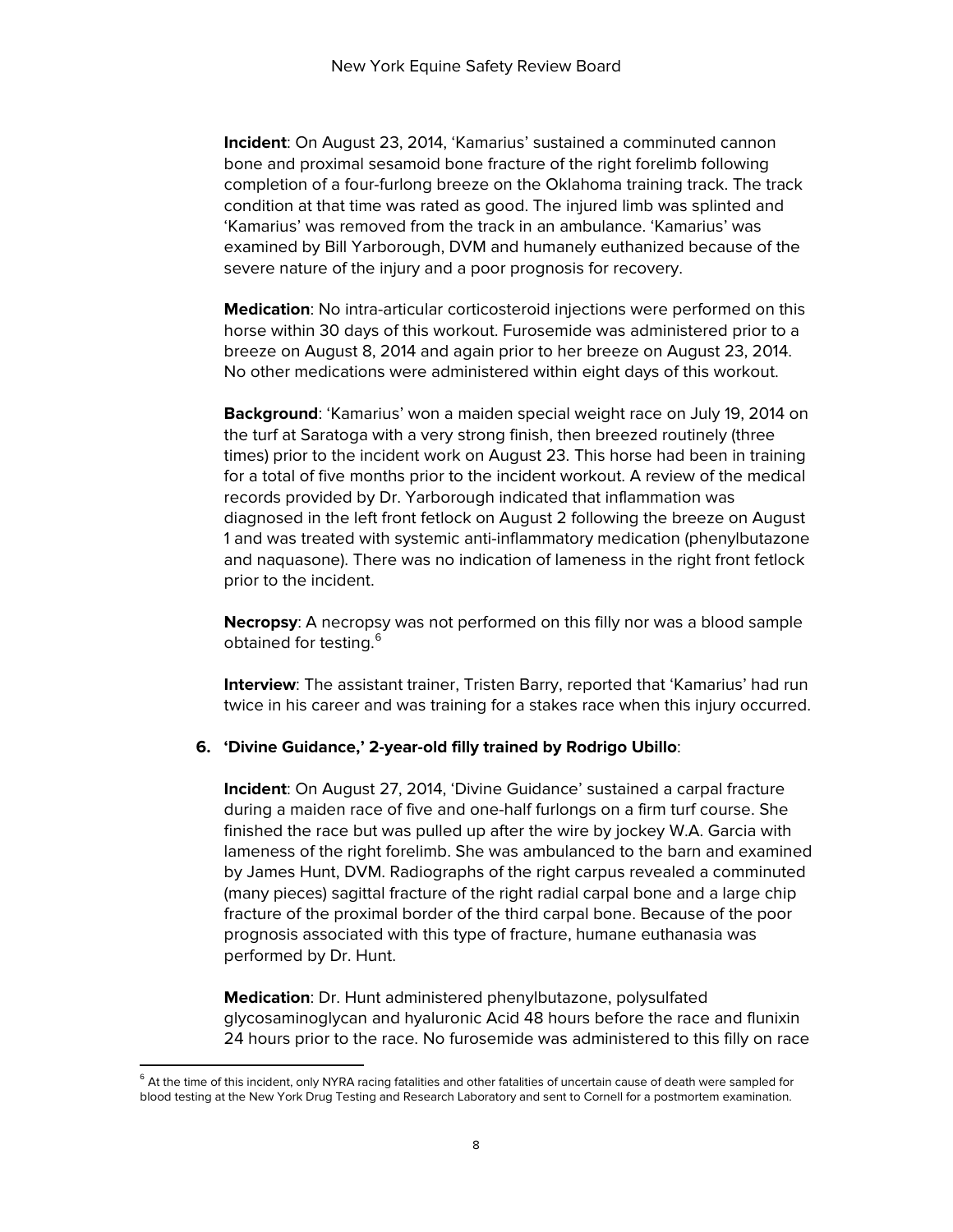day. No therapeutic overages or prohibited substances were found in the blood of this horse. No intra-articular corticosteroid injections were performed on this horse within 30 days of the race.

**Background**: 'Divine Guidance' had only five recorded workouts (two at Belmont and three at Saratoga) prior to the incident race at Saratoga on August 27, 2014. Four of these works were three-furlong breezes with only one breeze at four furlongs. No signs of soreness or lameness were detected at the time of the pre-race examination on race day.

**Necropsy**: Necropsy revealed severe degenerative arthritic changes in the right carpus and elbow that were not present in the opposite limb. Advanced arthritic changes in a two-year-old filly are unusual, particularly one that had so few high-speed workouts leading up to the incident race. This bone remodeling represents a healing response to a previous injury.

**Interview**: Ubillo indicated that this filly was anxious and ran this race in a very fast time with early fractions throughout the first half mile. He also indicated that although she did not have bad conformation, she had some arthritis in the right carpus. 'Divine Guidance' trained at a farm before shipping into Belmont Park in June of 2014. This is the explanation for the apparent lack of recorded workouts prior to the incident race.<sup>[7](#page-7-0)</sup>

## **B. Accidental Deaths:**

#### **1. 'Double Gold,' 3-year-old gelding trained by Luis Miranda:**

**Incident**: On the morning of July 25, 2014, 'Double Gold' was training on the main track at Saratoga and became startled. He unseated the rider and galloped loose on the racetrack. As he attempted to enter the gap in the backstretch to leave the racetrack, he failed to safely negotiate the turn. NYRA outriders and other track personnel attempted to catch this horse and prevent the injury but were unable to do so. His momentum carried him over the outside safety rail and he fell into a drainage culvert, causing a spinal fracture that resulted in a bilateral hind limb paralysis. Humane euthanasia was performed by Greg Bennett, DVM due to the poor prognosis for this type of injury.

**Medication**: A review of the medical records indicated that flunixin, vitamins and electrolytes were administered 15 days prior to this breeze. None of the medication administered to this horse would have been present at therapeutic levels at the time of this training effort.

**Background**: Two horses that were breezing on the track as a set startled 'Double Gold' and caused the rider to be unseated (see Interview below). This

<span id="page-8-0"></span> $<sup>7</sup>$  The fact that this filly likely had undocumented workouts while training on the farm does not indicate an inappropriate</sup> practice as there is no requirement for trainers at training centers to report timed workouts to The Jockey Club.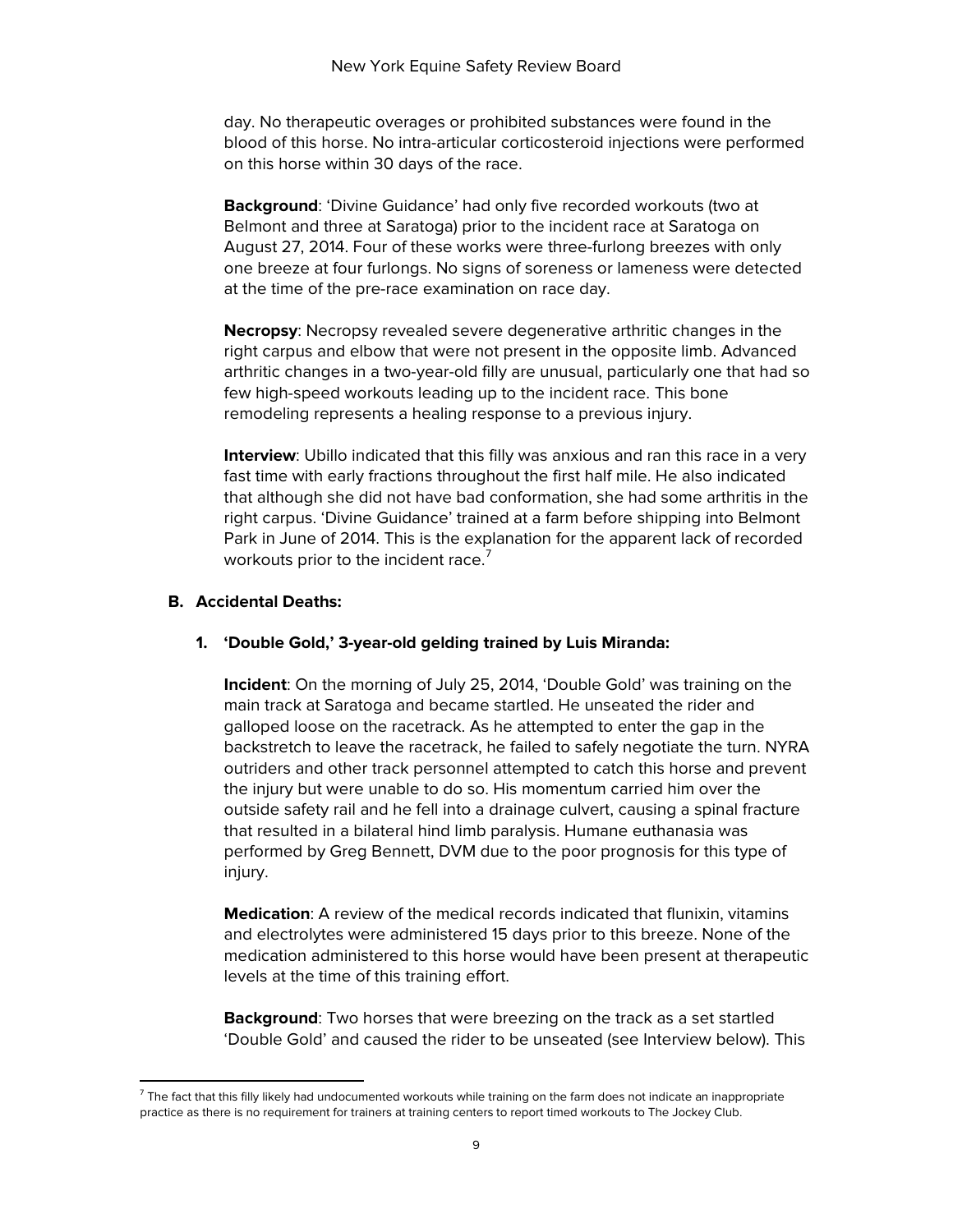event caused him to run loose and this led to the fall at the gap in the backstretch of the racetrack.

**Necropsy**: A necropsy was not performed on this gelding nor was a blood sample obtained for testing.<sup>[8](#page-8-0)</sup>

**Interview**: Miranda indicated that this horse was not an unusually excitable or difficult horse to ride, but that a new exercise rider was on him the morning of this gallop when two horses that were breezing came along side him. He was spooked, and the exercise rider lost his balance and fell onto the track. He indicated that 'Double Gold' was a good horse that was scheduled to race the following day.

## **2. 'Lavender Road,' 3-year-old filly trained by Abigail Adsit:**

**Incident**: On July 30, 2014 jockey Roberto Alvarado, Jr. did not like the way this filly was warming-up prior to the race. She was not responsive to his aides and did not want to gallop. He rode 'Lavender Road' to the gate, dismounted and explained his concerns to Dr. Verderosa who scratched the horse. 'Lavender Road' was returned to the pony rider and taken back to the gap in the racetrack leading to the paddock. 'Lavender Road' was then handed to a groom. Within a few strides of entering the horse path, she reared up and fell backwards, striking the outside rail at the gap. She was able to rise, but was unable to remain standing and fell repeatedly. She was treated for acute trauma, myositis and possible heat exhaustion and shipped to the Saratoga Springs Rood & Riddle Equine Hospital for further evaluation and treatment by Dr. Travis Tull. During her stay in the hospital, and despite aggressive treatment for trauma and shock, she was unable to rise. Cervical radiographs revealed a fracture of the seventh cervical vertebra. Because of the poor prognosis for this type of injury she was humanely euthanized at the hospital the day following the race.

**Medication**: A review of the medical records indicated that 'Lavender Road' was treated for tying up from July 26 –July 29 with magnesium sulfate, phenylbutazone, flunixin, estrogen and electrolytes. All of these medications were given within the appropriate restricted administration times prior to the race. On July 22, 2014 both front fetlocks were injected with methylprednisolone acetate. On race day she was treated with furosemide. Since she was euthanized at a private hospital the day following the accident, a blood sample was not drawn for regulatory analysis.

**Background**: A review of the medical records indicated that she was treated for tying up from July 26 –July 29. There was no evidence of muscle soreness or lameness found during the pre-race inspection of this horse on race day. The fact that the jockey, Junior Alvarado, Jr., was concerned for her safety

<span id="page-9-0"></span><sup>&</sup>lt;sup>8</sup> At the time of this incident, only NYRA racing fatalities and other fatalities of uncertain cause of death were sampled for blood testing at the New York Drug Testing and Research Laboratory and sent to Cornell for a postmortem examination.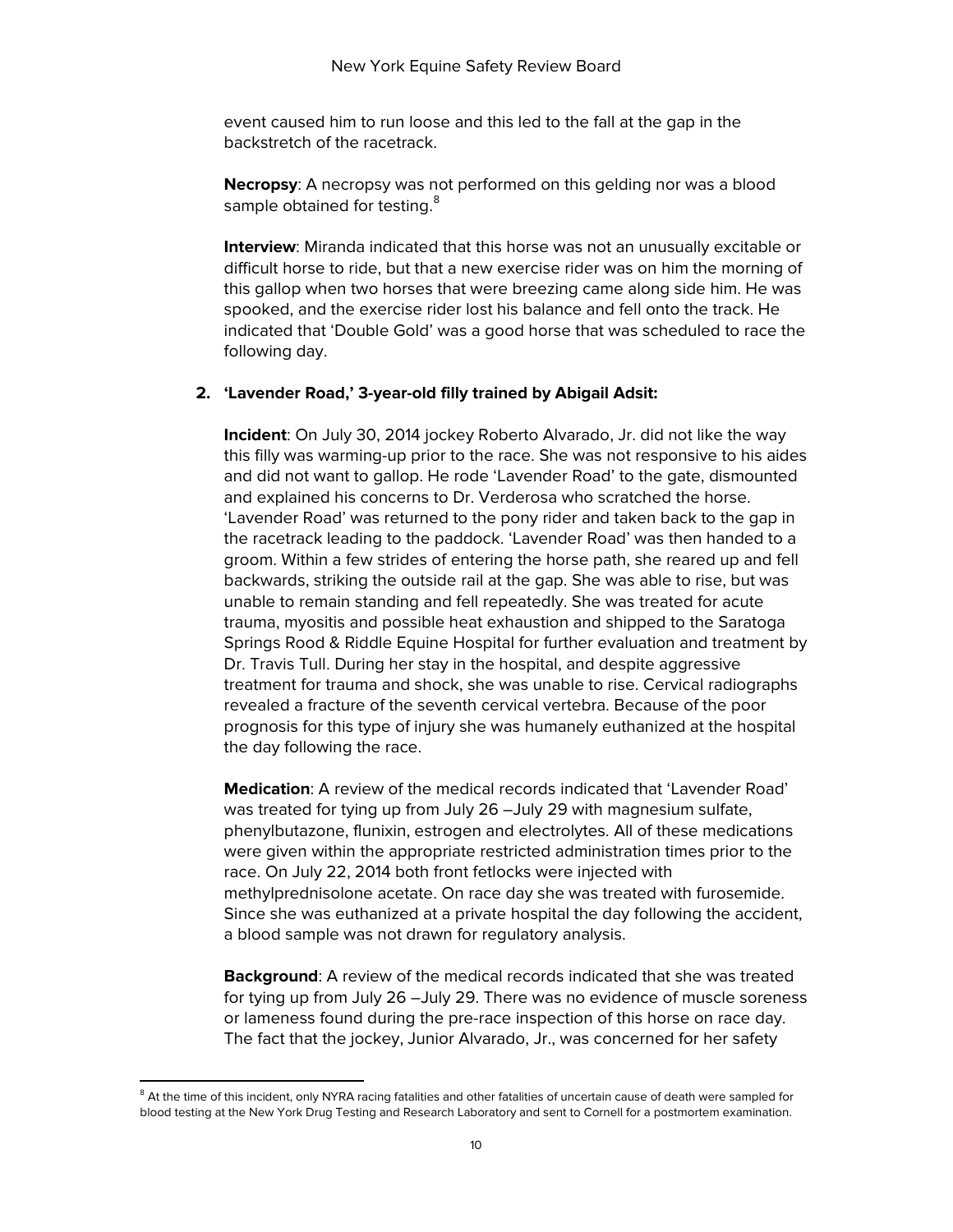prior to entering the starting gate justified her being scratched by Dr. Verderosa. This form of muscle cramping does not ordinarily lead to horses becoming fractious nor is likely to have contributed to the occurrence of the cervical fracture that resulted from her fall.

**Necropsy**: A necropsy examination was performed at the Saratoga Springs Rood and Riddle Equine Hospital adjacent to the racetrack. This examination confirmed the radiographic diagnosis of a fracture of the seventh cervical vertebrae.

**Interview**: The jockey Roberto Alvarado, Jr. reported to Dr. Verderosa that he did not like the way this filly was warming-up prior to the race. He stated that she was not responsive to his aides and did not want to gallop. Ms. Adsit reported that 'Lavender Road' appeared to be tying up (cramping of back muscles) before the race.

#### **3. 'Makari,' 4-year-old colt, trained by Elizabeth Voss:**

**Incident**: On August 25, 2014, 'Makari' experienced a pitch rotational fall after clearing the final fence in a steeplechase race. The jockey, James Doyle, was not injured. The condition of the turf surface was firm. 'Makari' fractured his third cervical vertebrae and severed his spinal cord. Death was instantaneous.

**Medication**: 'Makari' was treated with furosemide on race day. No intraarticular corticosteroid injections were performed on this horse within 30 days of the race. Blood tests indicated no overages of therapeutic medications or the presence of prohibited substances.

**Background**: No signs of soreness or lameness were detected at the time of the pre-race examination on race day. A review of the race video indicated no sign of lameness during the race. <sup>[9](#page-9-0)</sup> 'Makari' took off to jump this final fence side-by-side with another horse. 'Makari' did not make contact with the padded roll or any of the rigid metal components of the fence. The reason for the pitch rotation fall on landing was not evident, other than the fact that the takeoff point may have been earlier than ideal. It is also possible that fatigue near the end of this race may also have been a factor in the fall.

**Necropsy**: The necropsy examination revealed a closed, complete, comminuted (many pieces) fracture of the second cervical vertebra and partial transection of the spinal cord.

**Interview:** Voss reported that 'Makari' was sound going into this race. Doyle reported that Makari misjudged the distance to the fence and took off early as noted above.

<span id="page-10-0"></span><sup>&</sup>lt;sup>9</sup> Dr. Palmer and retired Jockey Richard Migliore review video recordings of all NYRA races that include an equine fatality in an effort to observe race conditions and interactions of horses and riders during the race.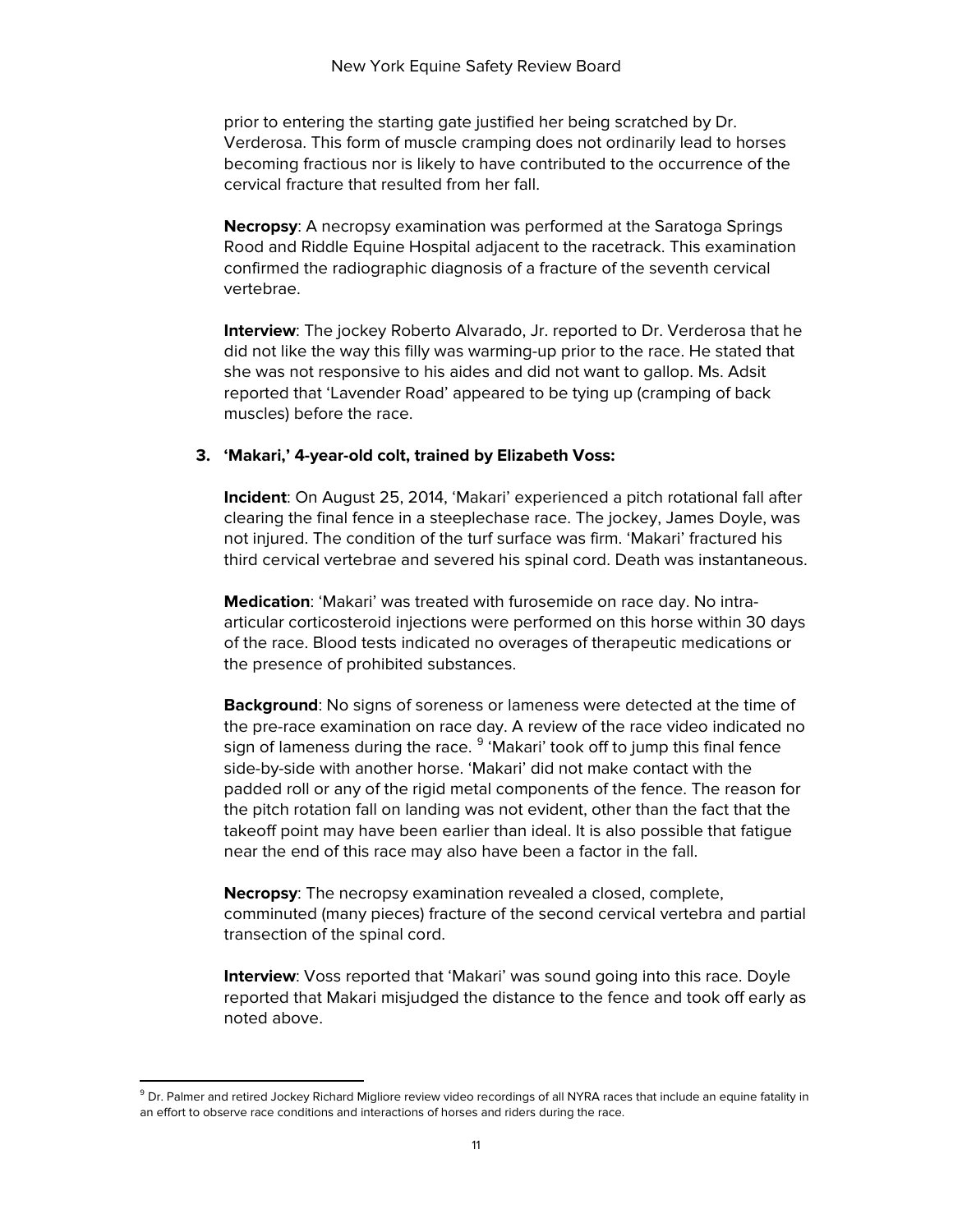## **C. Sudden Death Episodes:**

## **1. 'Sir William Bruce,' 2-year-old colt, trained by Eric Guillot**:

**Incident**: 'Sir William Bruce' placed fifth in a six-furlong maiden special weight race on August 2, 2014. The track surface was rated as fast. The jockey, Junior Alvarado, Jr., reported that the horse ran well in the race and galloped well after the finish, pulled up normally and turned around well. He did not appear to be exhausted or breathing heavily. After the saddle was removed and the horse was handed to the groom, he noticed that the horse started to act strangely. "Sir William Bruce' stepped sideways then took two-three steps forward and collapsed. 'Sir William Bruce' died on the racetrack.

**Medication**: A review of medical records revealed that 'Sir William Bruce' was treated with vitamins and IV fluids on July 23, 2014. He was treated with furosemide on race day. A blood sample obtained from this horse after the race revealed the presence of flunixin, furosemide, phenylbutazone and oxyphenbutazone (a metabolite of phenylbutazone). None of these medications were present in levels that represented a therapeutic overage or otherwise indicated unlawful administration. No prohibited medications were found. Medical treatment records provided by April Downey, VMD, indicated that she last treated the horse on July 23, 2014 with IV fluids and vitamins.

**Background:** The incident race was his first and only race. He breezed uneventfully at Saratoga eight times in the two months leading up to this race.

**Necropsy**: Necropsy revealed severe multifocal acute subendocardial hemorrhage in the left auricle and ventricle as well as mild multifocal chronic myocardial fibrosis. These abnormal findings are consistent with both longstanding and recent damage to the heart muscle. Sixty to 70 percent of the lung contained edema and hemorrhage. Myocardial (heart muscle) disease is a recognized cause of acute heart failure in horses and severe cases of exercise induced pulmonary hemorrhage (EIPH) deprive the horse of oxygen. It is likely that this combination of cardiac disease and EIPH contributed to the death of this colt.

**Interview**: Alvarado reported that the horse ran well in the race and galloped well after the finish, pulled up normally and turned around well. He did not appear to be exhausted or breathing heavily.

#### **2. 'Regretless,' 4-year-old colt trained by John Toscano, Jr.:**

**Incident**: On August 11, 2014, while racing in a one mile, \$40,000 maiden claiming race on the inner turf course, 'Regretless' faltered at the one-half mile pole and was pulled up at the 1/16 pole by jockey C.P. Decarlo, at which point he collapsed and died on the racetrack. The track surface was rated as firm.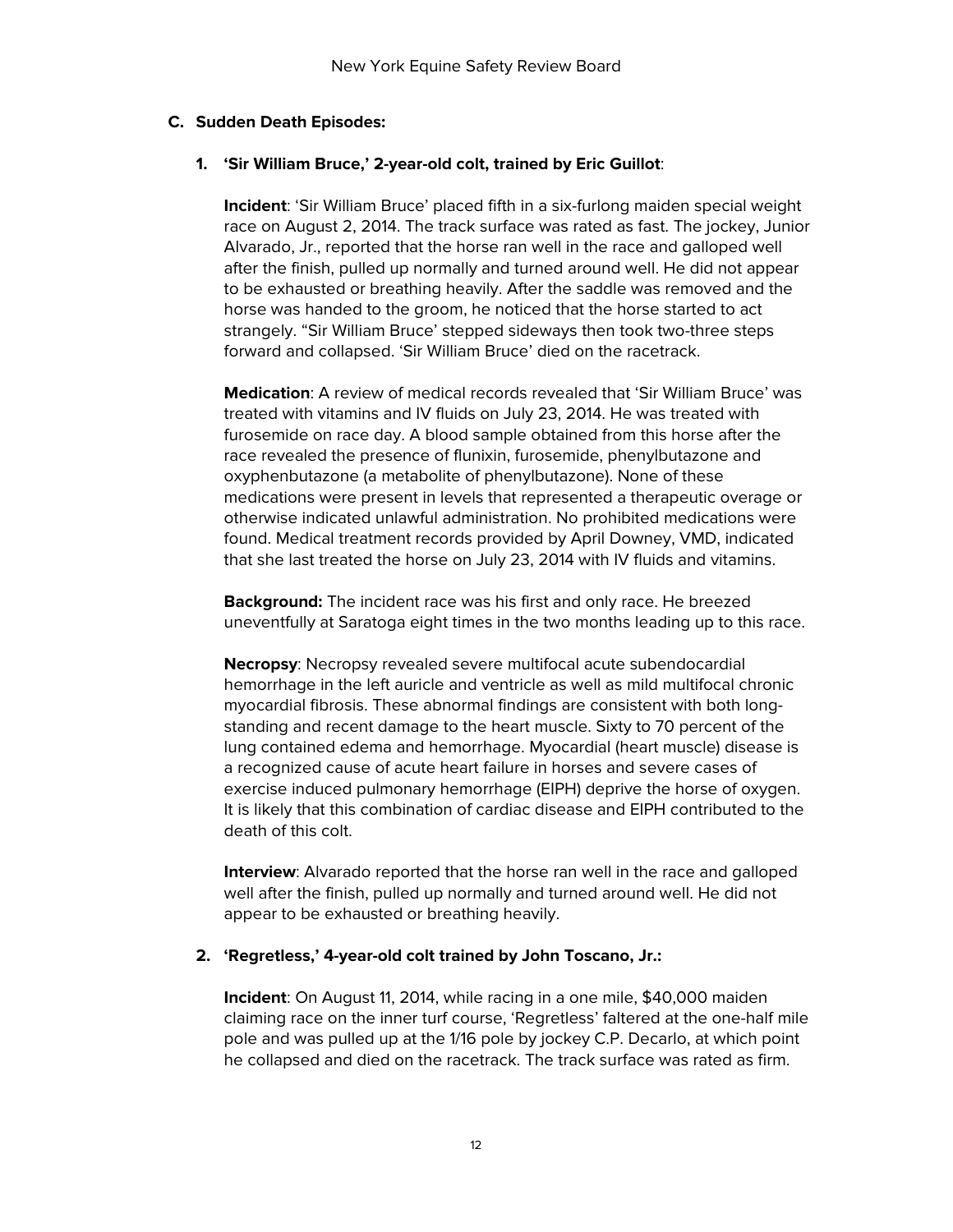**Medication**: A review of the veterinary treatment records indicated that on July 28, 2014, Tara O'Brien, DVM, flushed a wound, repaired the skin laceration using local anesthesia, and administered gentamycin and phenylbutazone. The antibiotic treatments continued daily until August 3, 2014. On August 9, 2014 he was treated with both phenylbutazone and ketoprofen. On August 10, 2014 he was treated with tetracycline, electrolytes and vitamins. On race day he was treated with furosemide. A blood sample submitted to the lab after the race contained prednisolone. According to Dr. Verderosa, prednisolone was administered on the track by a NYRA veterinarian in an effort to resuscitate this horse.

**Background**: 'Regretless' raced only three times in 2014 prior to the incident race. He tired or had no rally in the stretch in all of these races. Aside from a break from training in February 2014, he posted timed workouts regularly from September 2013 through July 2014. He worked seven times at Finger Lakes Race Track between September and November of 2013. He came to Belmont in December of 2013 and worked 16 times before his first start at Belmont in June of 2014. No signs of soreness or lameness were detected at the time of the pre-race examination on race day.

**Necropsy**: Necropsy revealed diffuse, mild, pulmonary edema and diffuse congestion (EIPH) in conjunction with mild, multifocal, chronic degeneration with fibrosis of the heart muscle.

**Interview**: Toscano reported that 'Regretless' was slow to develop during his training at Belmont Park, so they took their time with him. That is the reason he did not race until June. He did not know who trained the horse at Finger Lakes or what his condition may have been before he received the horse.

#### **3. 'M B and Tee,' 3-year-old filly trained by Dominick Schettino:**

**Incident**: **'**M B and Tee' won a 1 1/8 mile maiden special weight race on August 21, 2014 and collapsed as she was being galloped out after the finish line. The track surface was rated as sloppy. She unseated the rider, Junior Alvarado, Jr., and sustained a fracture of her left front fetlock.

**Medication**: The blood sample submitted for this filly found trace levels of phenylbutazone, flunixin and ketoprofen below regulatory thresholds. None of these medications were present in levels that represented a therapeutic overage or otherwise indicated unlawful administration. No prohibited medications were found. Veterinary treatment records submitted by attending veterinarian Don Baker, DVM indicated that the right and left front fetlocks were injected with Vetalog (triamcinolone acetate) on August 13, 2014. On August 19, 2014, she was treated with ketoprofen and on August 20, 2014 she was treated with IV fluids and electrolytes. On race day she was treated with furosemide.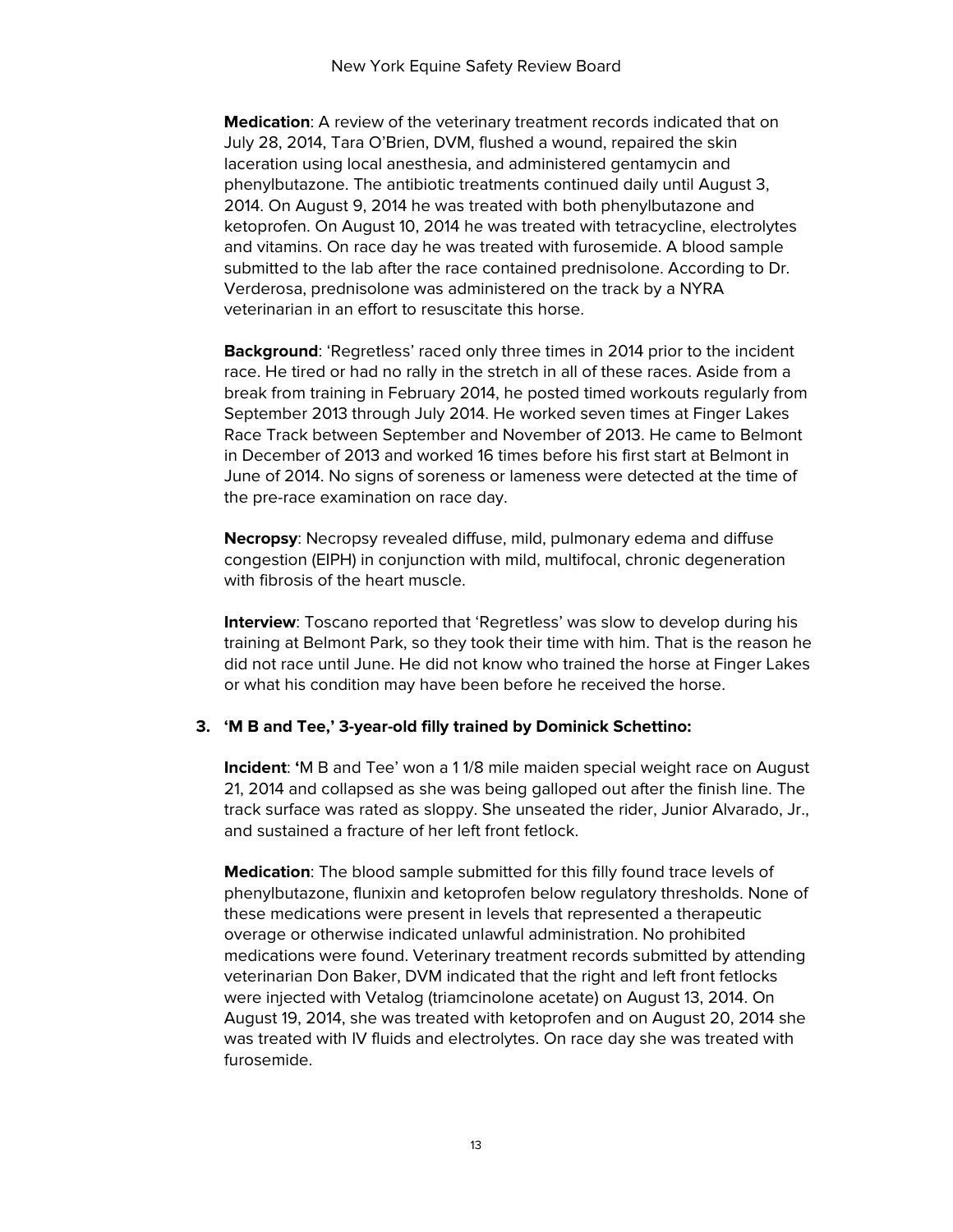**Background:** 'M B and Tee' raced only once prior to the incident race. In that race she finished in fifth place. She breezed four times in 2013 and seven times in 2014. Her first recorded workout was in January of 2013 and the second workout was in February. No workouts were recorded between February and December of 2013. She had another break in training between December 2013 and May of 2014. She breezed regularly between May and August of 2014. The reasons for these interruptions are provided in the interview below.

**Necropsy**: Necropsy revealed mild acute multifocal hemorrhage in the lung along with moderate acute generalized pulmonary congestion (EIPH) as well as a lateral condylar fracture and a medial proximal sesamoid bone fracture of the left forelimb. Necropsy also revealed diffuse sclerosis of the distal portion of the left front cannon bone, a finding that has been commonly associated with lateral condylar fractures. No gross or histologic abnormalities were present in the heart. Condylar fractures do not cause sudden death in horses. In light of no other definitive necropsy findings as to the cause of death in this filly, it seems likely that a cardiac conduction disturbance was the actual cause of the collapse of this filly on the track. The fracture likely occurred as a result of non-physiologic loading of the fetlock joint as she was galloping out.

**Interview:** Schettino stated that the reasons for the breaks in her training in 2013 and the early months of 2014 were related to problems she had with her hind end, particularly her stifles. Although she was never lame behind, she was not progressing in her training, so he and the owner decided to take their time with her. He stated that she did not train well until the spring of 2014. 'M B and Tee' worked the week before the race, trained well and seemed to be fine. Dr. Baker speculated in retrospect that this filly may have experienced atrial fibrillation, a condition associated with poor performance and sudden death in racehorses.

# **IV. Conclusions, Interventions & Action Plans:**

#### **A. Distal Limb Musculoskeletal Fractures:**

In three of the six distal limb musculoskeletal fractures, there was evidence of preexisting bone injury. In one case ('Divine Guidance') necropsy findings revealed advanced arthritic changes in the joint. Such bone remodeling indicates a healing response to a previous injury. Many horses compete successfully with varying degrees of arthritis and do not ordinarily sustain fatal musculoskeletal injuries. From a review of the medical records, it was apparent that 'Divine Guidance' was being treated for arthritis and there was no evidence of lameness or active joint inflammation found during the pre-race inspection. Because no radiographs were taken of this horse within 60 days of the race, it is not possible to determine if there were pre-existing injuries that could have been detected prior to the incident race. In two other cases ('Father John's Pride' and 'Ludicrous') necropsy examinations revealed a pattern of bone remodeling in the fractured bones that is consistent with pre-existing microfractures or bone swelling. Detection of this type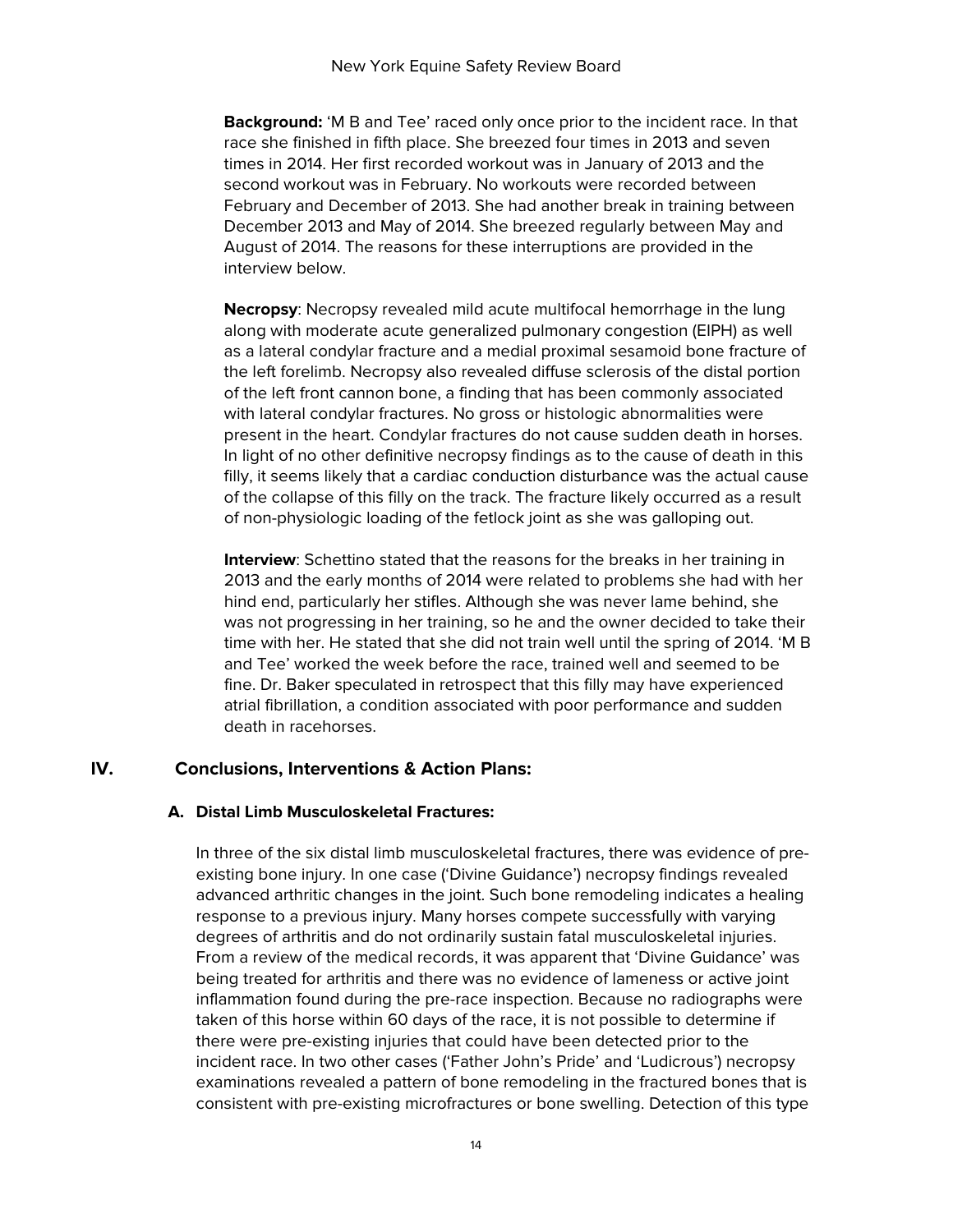of bone remodeling is extremely difficult. Research is underway at Cornell University to develop methods to identify horses that are at increased risk of injury, including use of epidemiology, serum bone markers and advanced imaging techniques.

The Commission's medication rules (9 NYCRR §§ 4043.2 and 4043.3) were amended in January 2015 to include measures that reduce the amount of corticosteroids given to race horses in proximity to racing and move treatment with all non-steroidal anti-inflammatory medications (e.g., phenylbutazone and flunixin) to at least 48 hours before the race. Although the use of these therapeutic medications has not been directly associated with catastrophic injury, administration of anti-inflammatory medications in close proximity to a race can mask clinical signs of lameness that might otherwise be detected in the pre-race examination that is conducted early in the morning on race day. Further, the intraarticular use of methylprednisolone acetate has been shown to have significant unintended adverse effects on cartilage health in racehorses.<sup>III</sup> Recent Commission medication rule amendments discourage intra-articular use of methylprednisolone acetate.<sup>[10](#page-10-0)</sup>

Research has shown that hardness and shear strength of the racing surface determines, in part, the deceleration forces and distribution of load during racing.<sup>[iv](#page-18-3)</sup> In the past year, NYRA began a multi-year program to renovate the irrigation system of the turf courses at Belmont Park and Saratoga Race Course. At this time, Belmont Park employs a computer-controlled irrigation system on the turf courses, coupled with state-of-the-art monitoring of the moisture content at 24 locations around the track to ensure precise and uniform application of water across the track. This same system is being installed at Saratoga Race Course. This modernization of the irrigation systems will help to improve the condition and durability of the turf courses and ensure a more consistent and safe racing surface.

At the start of every meet, Michael "Mick" Peterson, Ph.D., Director of the University of Maine Racetrack Testing Laboratory, performs soil analysis for all of the dirt racetracks. In addition to Dr. Peterson's analysis, NYRA uses regular internal soil analysis and a mechanical hoof tester which replicates a horse's foot impact, as well as ground penetrating radar to monitor the racing surfaces and help provide a safe and consistent racetrack. These maintenance interventions are tracked and matched with changing weather conditions throughout the meet.

## **B. Accidental Deaths:**

Accidental deaths are by their very nature unpredictable. However, a number of interventions were put in place following the 2014 Saratoga Race Meet to prevent similar accidental deaths in the future.

109 NYCRR §§ 4043.2(k)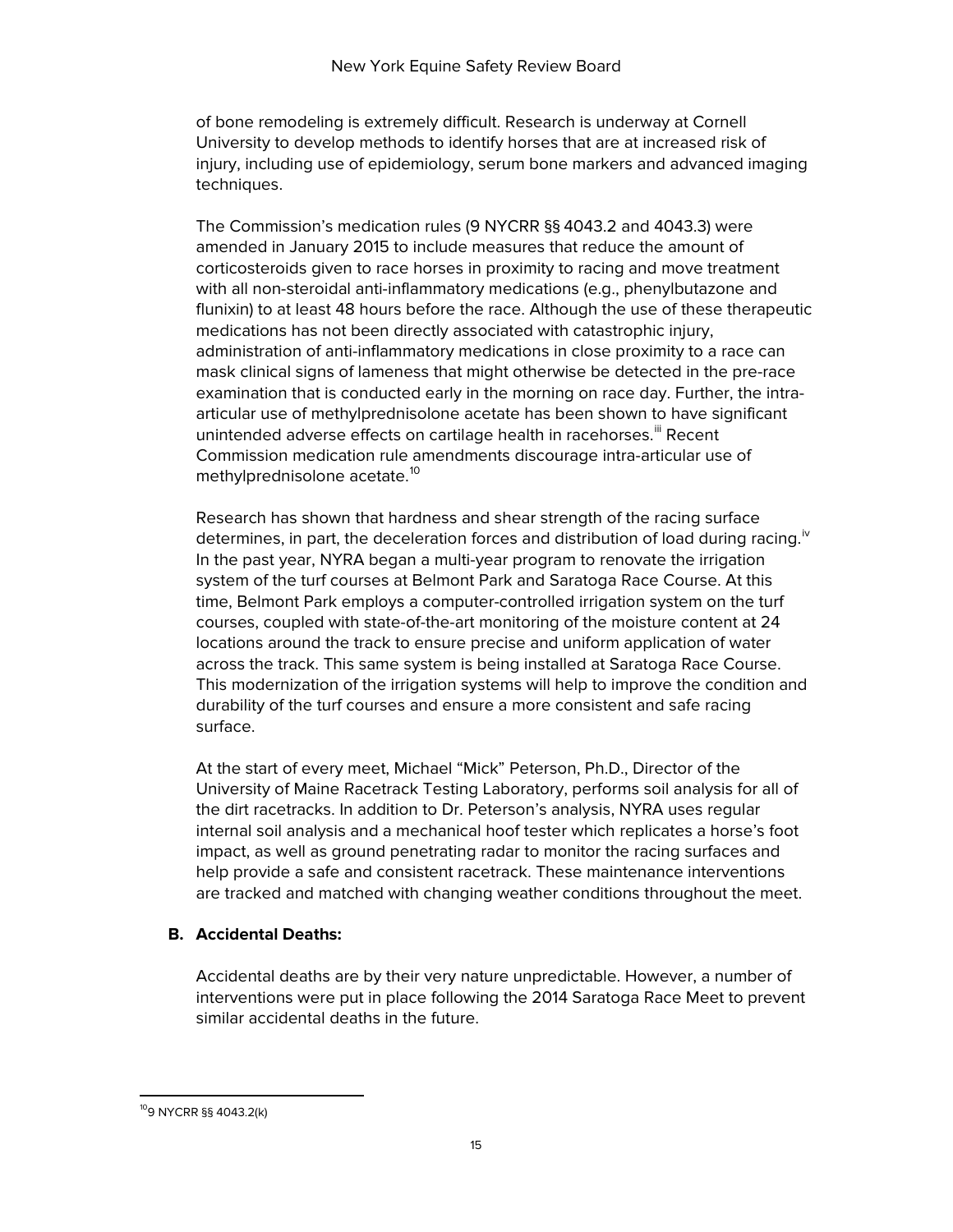There are two gaps in the backstretch of the main track at Saratoga that have been re-engineered to reduce the chance of a loose horse leaving the racetrack and falling over a rail or into the drainage culvert alongside of the racing surface. Both gaps have been changed from a 90-degree departure or entrance angle to a 45-degree angle, similar to the angled entrance ramps on a highway. This change makes it much less likely for a loose horse to make sharp turns at the gap and decreases the chance of a fall. It also provides a greater opportunity to catch a loose horse if it enters the gap from the racetrack.

The drainage culverts have been filled in for 25 feet on either side of the gaps with drainage pipe buried beneath the fill in order to eliminate the chance of a horse falling into a depression opposite the outside rail of the racetrack.

Finally, large foam pads have been placed in each of the corners at these two gaps to reduce the chance of laceration if a horse contacts either of these rail edges. On the front side of the racetrack, additional foam rail pads have been installed at that gap to reduce the chance of a horse falling over the rail where the bridle path from the paddock enters the racetrack.

With regard to the steeplechase fatality, there are multiple factors that can contribute to injuries over the fences and the National Steeplechase Association (NSA) introduced several safety initiatives in the past year to address them:

- The roll pad on the approach side of the fence is green with a white border placed at the bottom of the roll, creating a "ground line." In 2015, a second white border has been created at the top of the roll pad to create a "knee line." This innovation is designed to improve visibility of the fence and enable horses and riders to better judge the height and location of the fence.
- Another improvement is the addition of an extended safety rail on the fence located at the top of the stretch. This rail extends approximately 52 feet straight back from the inside edge of the fence. This safety rail has been used successfully in European steeplechase races and reduces the chances of horses converging at an angle in the approach to the last fence on the course often located at the top of the stretch.

These innovations in fence design and rails should help to reduce falls over steeplechase fences. Pre-race safety briefings with the jockeys are conducted prior to all steeplechase races to emphasize safe riding, particularly over fences, and safely pulling up horses that experience fatigue during the race.

In spite of these interventions, another pitch rotation fatality occurred over the final fence in the New York Turf Writer's Cup Handicap at Saratoga during the 2015 race meet. This incident raised the question of what additional interventions may be necessary to further reduce injuries in Steeplechase races, particularly over the fences that horses encounter in the final furlongs of races that generally are contested over distances in excess of 2 miles.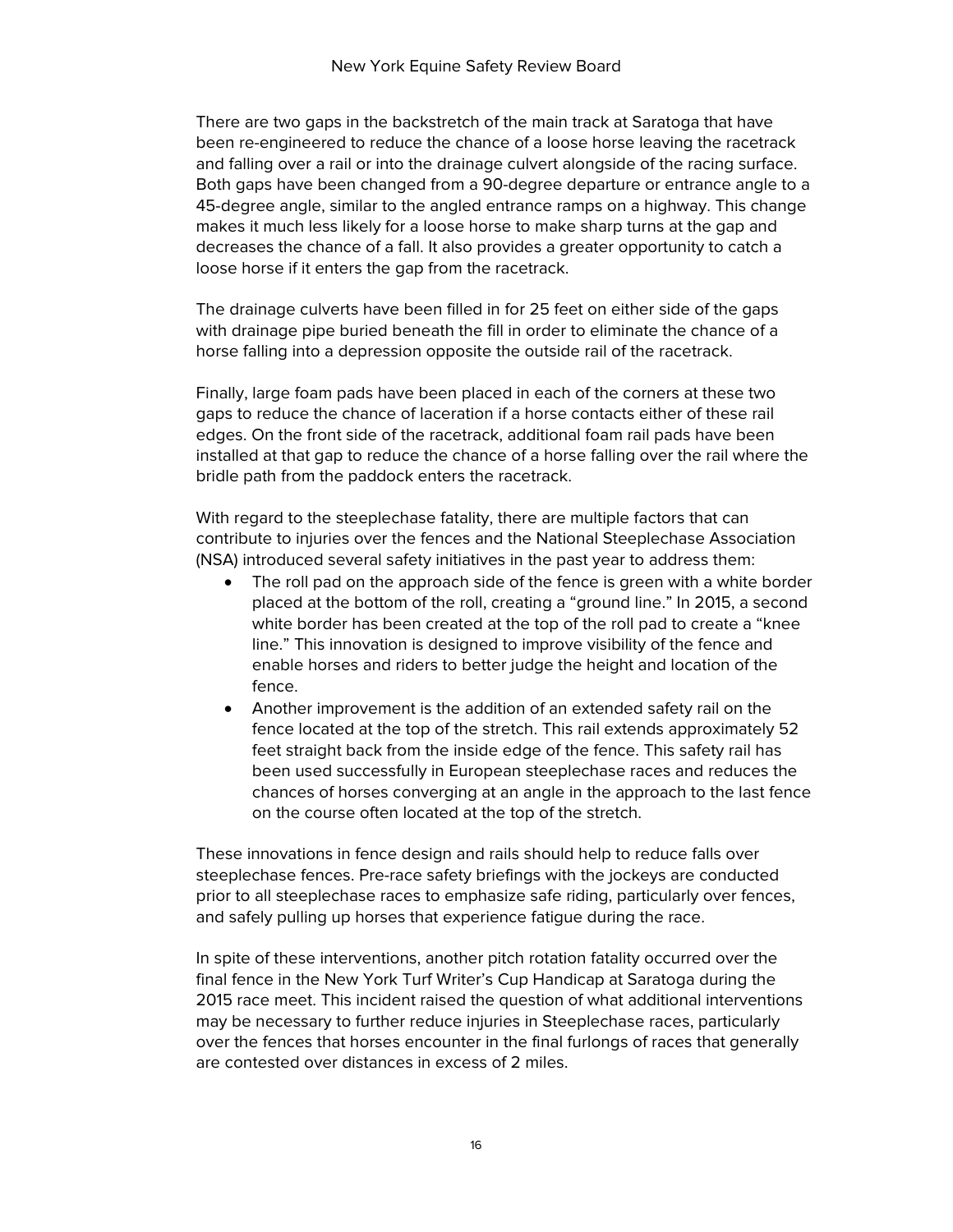The fatality rate of horses racing in steeplechase races is higher than that of horses racing in flat races. <sup>[v](#page-18-4).[vi](#page-18-5),[vii](#page-18-6)</sup> Vertebral fractures, in particular, are more common in steeplechase races than in flat races. Vii The odds of a fatality are increased for horses racing on city racecourses (e.g. Saratoga Race Course and Belmont Park) than on country racecourses (e.g. Far Hills).<sup>vii</sup> The prevalence of falls over the final fence in steeplechase races is greater than that of other fences in the race.<sup>vill</sup> Anecdotally, this has been the experience in New York steeplechase races held at Saratoga Race Course and Belmont Park over the past two years.

As a result of these observations and the intuitive assumption that a horse's fatigue increases proportional to the distance of the race, the Commission's Equine Medical Director recommended that the final fence in the steeplechase races held at Saratoga Race Course and Belmont Park be positioned at the top of the backstretch, resulting in a flat half-mile sprint to the finish. The rationale for this intervention is to reduce the impact of fatigue as a risk factor when horses encounter fences during the final furlongs of the race. The NSA Safety Committee agreed, and this modification was put in place for the final two New York steeplechase races of the 2015 season, held at Belmont Park on September 24, 2015. Although one rider was unseated in one of these races, no horse or rider injuries resulted from that incident and there were no falls over the final fence in either of those races. Further evaluation of this race modification will continue during the 2016 New York Steeplechase races.

## **C. Sudden Death Episodes:**

Sudden death syndrome is a rare but well-documented cause of death in young athletes, including human athletes who collapse during strenuous athletic competition. Anomalous coronary vessels, non-atherosclerotic coronary artery disease and heart valve disease are often associated with sudden death in human athletes and underlying gross or histologic cause is not evident in up to 25 percent of cardiac death cases. $\frac{1}{2}$  Similarly, in a large multi-center study of sudden death in Thoroughbred racehorses, the cause of death was not identified in 22 percent of cases.<sup>×</sup> Some cardiac diseases, especially ion channel disorders, can be identified using only genetic analysis, a molecular diagnostic modality not available at this time for equine heart disease.

All three of the horses that experienced episodes of sudden death during the 2014 Saratoga race meet did so early in their racing careers. Two of the horses ('Regretless' & 'Sir William Bruce') had evidence of pre-existing myocardial disease (scar tissue in the heart muscle). The third horse ('M B and Tee') experienced a moderate episode of EIPH but no gross or histologic heart abnormalities were detected. As a group, these findings are consistent with the absence of cardiac necropsy findings in 25 percent of young healthy human athletes. $x_i$ 

Multi-center research into the causes of sudden cardiac deaths at racetracks throughout the world has provided information to help reduce these fatalities in the future.<sup>x</sup> These episodes can be related to abnormal EKG waveforms detected following high-speed exercise as the horse's heart rate slows from approximately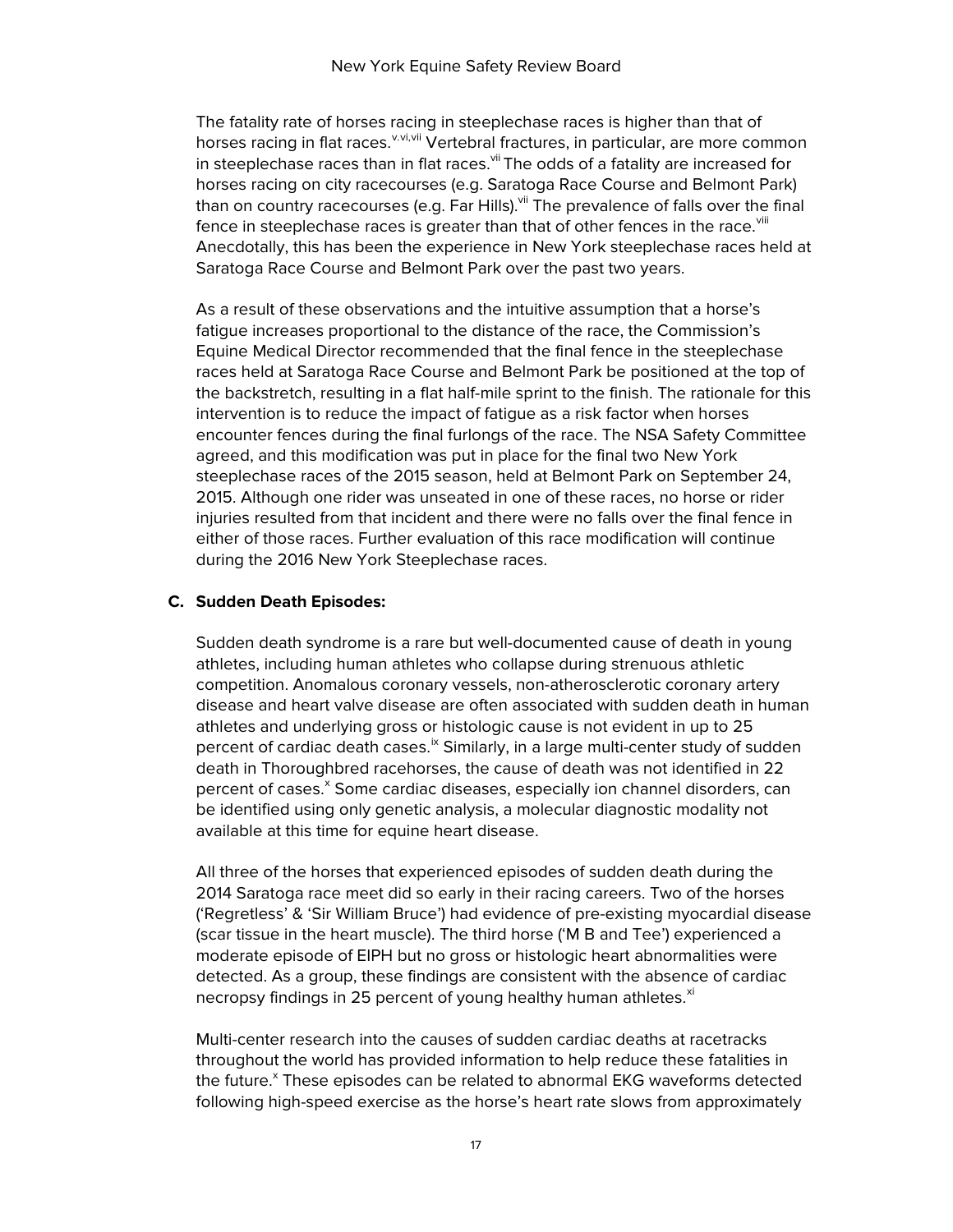240 beats-per-minute to a resting rate of approximately 40 beats-per-minute. $x^{i}$ This is consistent with experience of horses that collapse after the race when galloping out or returning to the unsaddling area. A review of this research provides an excellent starting point for designing interventions and planning future research.

In an effort to better understand the incidence and causes of cardiac disorders in Thoroughbred racehorses and to reduce the incidence of sudden death in New York racehorses, the following protocols and initiatives have been implemented:

- After the 2014 Saratoga meet, the Commission introduced an expanded sudden death necropsy protocol created by [Dr. Katie Kelly, a veterinary](http://www.vet.cornell.edu/biosci/people/DrKatieKelly.cfm)  [cardiologist at Cornell University,](http://www.vet.cornell.edu/biosci/people/DrKatieKelly.cfm) which includes both gross dissection and histologic examination of myocardial tissue and conduction pathways of the heart.
- Drug testing protocols are in place to detect use of drugs that might contribute to cardiac arrhythmias (e.g., Cobalt).
- NYRA and Commission veterinarians are evaluating the use of cardiovascular screening procedures prior to racing in order to detect atrial fibrillation, a rare but well-recognized cardiac arrhythmia that can cause poor performance and lead to sudden death during exercise. Horses that evidence atrial fibrillation or other non-physiologic arrhythmias prior to the race will be scratched and placed on the vet's list. A more complete cardiac work-up will follow with corrective treatment administered before the horse may be entered to race.
- The Commission's Equine Medical Director, in consultation with N. Sydney Moise, DVM, MS, [Chief of Cardiology at Cornell University,](http://www.vet.cornell.edu/faculty/moise/) and [Romain](http://www.vet.cornell.edu/faculty/pariaut/index.cfm)  [Pariaut, Associate Professor of Cardiology at Cornell University,](http://www.vet.cornell.edu/faculty/pariaut/index.cfm) is using stall-side electrocardiographic examinations to detect cardiac abnormalities at the racetrack that may be difficult to detect by routine auscultation (listening to the heart). This mobile ECG technology is also being used to monitor horses' heart rates and rhythm during the recovery period following the race.
- Horsepersons are encouraged to reduce the administration of intravenous calcium, magnesium and stimulants to horses in close proximity to the race, particularly in horses being treated with furosemide. Given together, these drugs can alter the functions of the autonomic nervous system that is responsible for controlling the normal gradual decline in heart rate following exercise.

These action plans represent an ongoing process of study and intervention that are consistently being re-evaluated. For example, an initial review of the 2015 Saratoga meet indicated that there were approximately 2,427 horses stabled in the Saratoga Barn areas during the 2015 Saratoga Race Course Meet. There were 3,450 starts during this 40-day meet. In 2015 there were three racing musculoskeletal fractures of the distal limb, four training musculoskeletal fractures of the distal limb, one accidental death (steeplechase fall) and no episodes of sudden death on the racetrack for a total of eight fatalities. This represents a 33